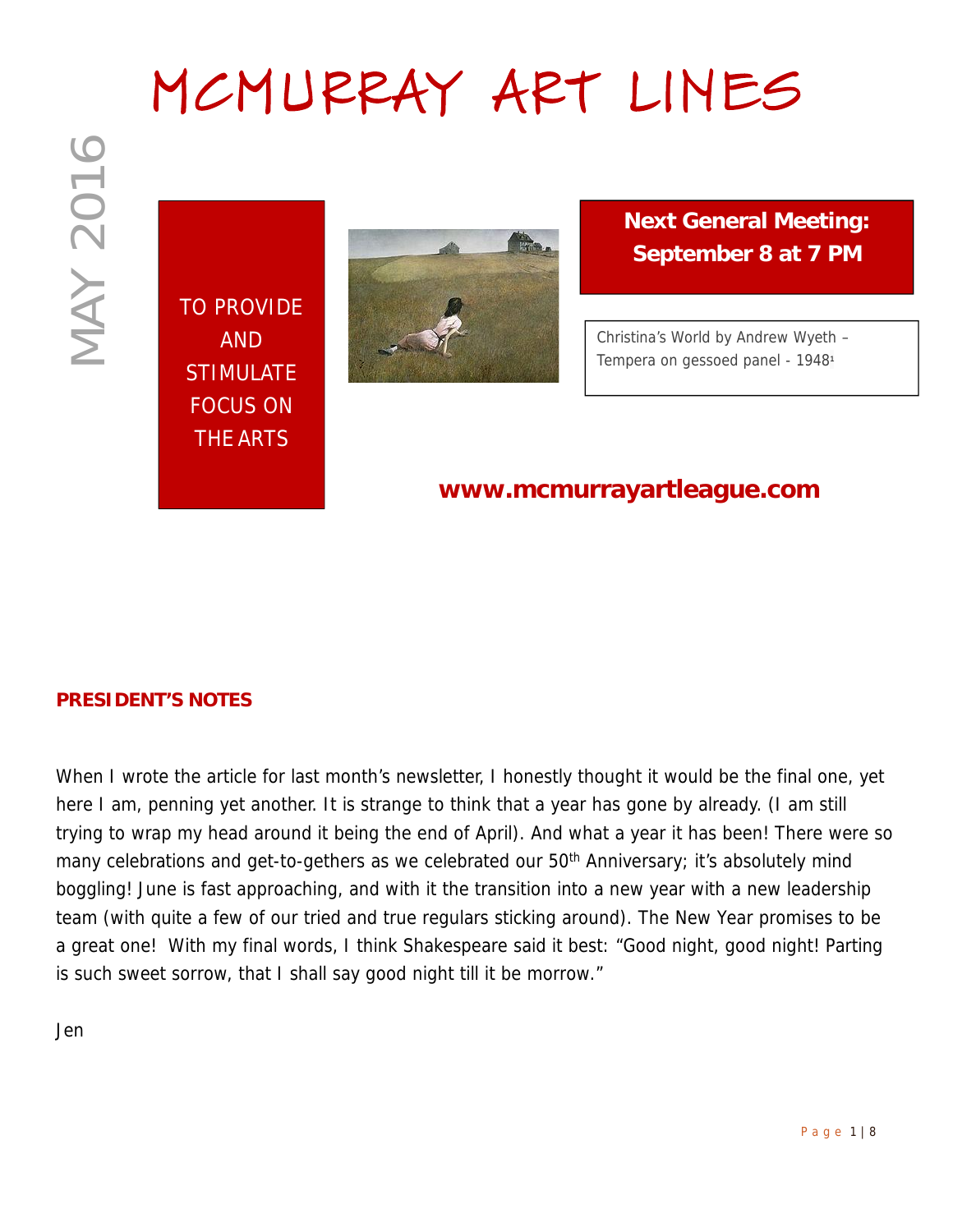## *McMurray Art League 2016 Spring Luncheon*

*Spring Luncheon Buffet Friday, May 20, 2016 12:00 PM to 2:00 PM*



*Bella Sera Restaurant 414 Morganza Road Canonsburg, PA 15317 Reservation Deadline: May 10, 2016 Menu: Chef's Selection*

*Fee: \$22.00*

*The food selections are varied, well prepared, and different every day. Lunch includes everything from soup to nuts. Check Bella Sera's website at www.bellaserapgh.com. The menu for each day is on line to review.*

*Members can register and pay securely on line or make checks payable to McMurray Art League. Mail to: Theresa Bozzo; 109 Green Common Drive Pittsburgh, PA 15243*

> *Luncheon Chairs: Theresa Bozzo & Lorraine Cianflone Questions: Contact: Theresa Bozzo 412 429 1619 or at ozzobt@aol.com*

*Membership dues must be paid by June 1, 2016 for the 2016-2017 year. Anyone wishing to pay their dues now can give a check to Jan Pini at the Spring Luncheon or renew their membership and pay securely on line.*

*Return this portion with your Check \$22.00. Please post by May 10, 2016*

| Name  | Phone #             |
|-------|---------------------|
| Email | $#$ of Reservations |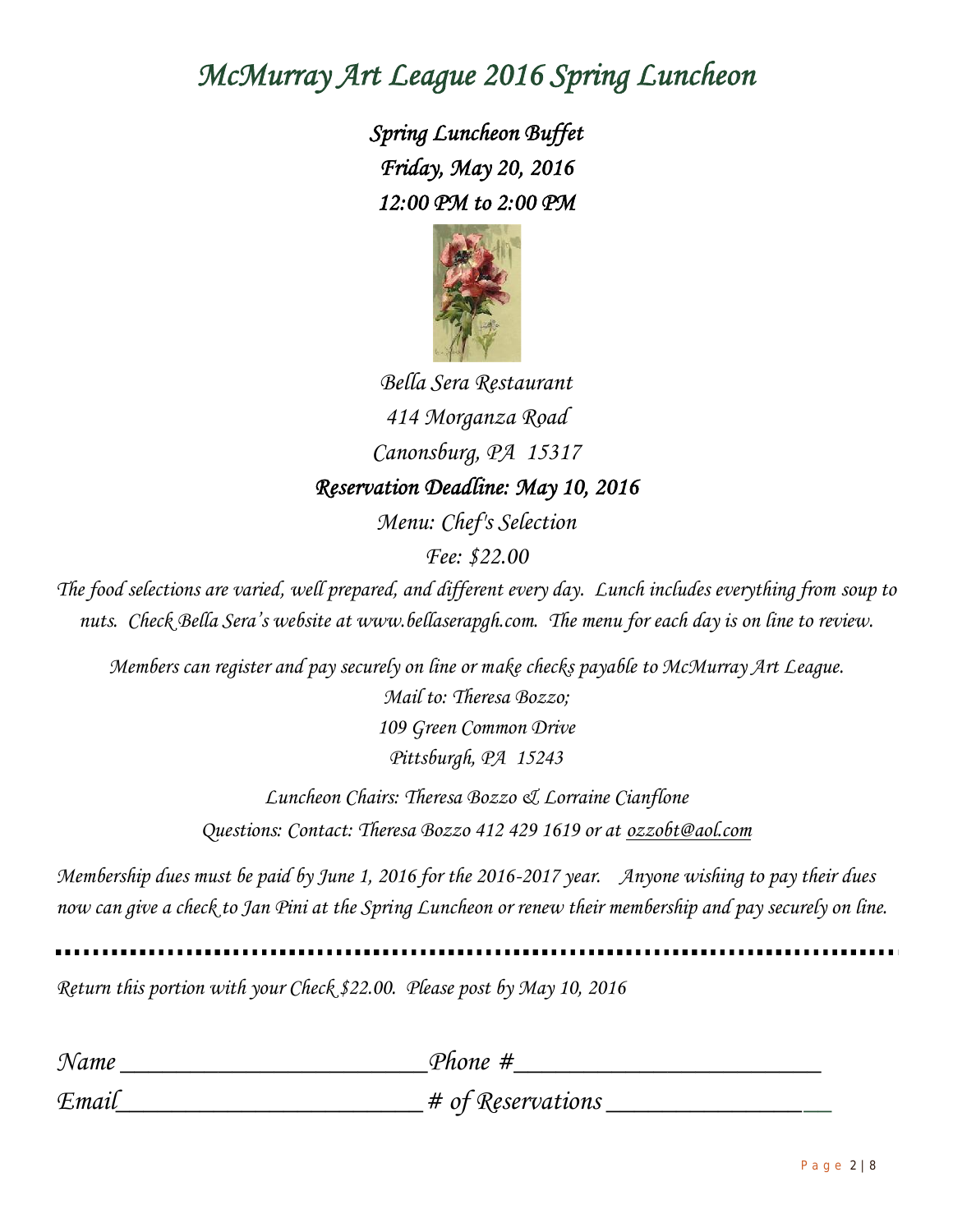#### **FROM OUR CLASS COORDINATOR**

Spring is finally here! Why not celebrate by treating yourself to a couple of classes at the MAL studio with our extremely talented instructors. We have something for everyone, there is instruction being offered in a variety of media and skill levels.

Below is the schedule of classes for May and June, there are plenty of openings in all of them although Sue Levy's watercolor class is quickly filling up. Don't forget that you can now register for an entire class series rather than having to register for each day separately. (You may still register by the day also, if you wish.) We are now working on a great lineup of fall classes for you, suggestions for them are always welcome. Have a beautiful, painterly summer!

| DATE                    | <b>INSTRUCTOR</b>                | MEDIUM/DESCRIPTION                        | <b>TIME</b> | <b>MEMBERS</b> | NON-MEMBER |
|-------------------------|----------------------------------|-------------------------------------------|-------------|----------------|------------|
|                         |                                  |                                           |             | RATE           | RATE       |
|                         |                                  |                                           |             |                |            |
| May 3, 10, 17<br>24, 31 | Sue Levy                         | Watercolor - Beginner and<br>Intermediate | 10AM-2PM    | \$25/Day       | \$30/Day   |
| May 18                  | David Bowers                     | Ink and Wash - Landscapes                 | 10AM-4PM    | \$40/Day       | \$45/Day   |
| May 25                  | Diane Grguras                    | Pastel Landscapes                         | 10AM-4PM    | \$35/Day       | \$40/Day   |
| June 7, 8               | Margaret<br>Williams-<br>McGowan | Pastel Animal Portraits                   | 10AM-4PM    | \$35/Day       | \$40/Day   |
| June 14                 | Hiromi<br>Katayama               | Silk Scarf Painting                       | 10AM-4PM    | \$40/Day       | \$45/Day   |

#### **UPCOMING CLASSES**

You may register for classes on-line by viewing the class under the **Events** menu option and clicking **Register** or you may notify the Class Registrar, Jean Kunz, via e-mail at

classregistrar@mcmurrayartleague.com or by phone at 412-831-9992. If you have questions about class content or have a suggestion for a class please contact the Class Coordinator, Stephany Myers, via e-mail at classcoordinator@mcmurrayartleague.com or at 724-228-3774.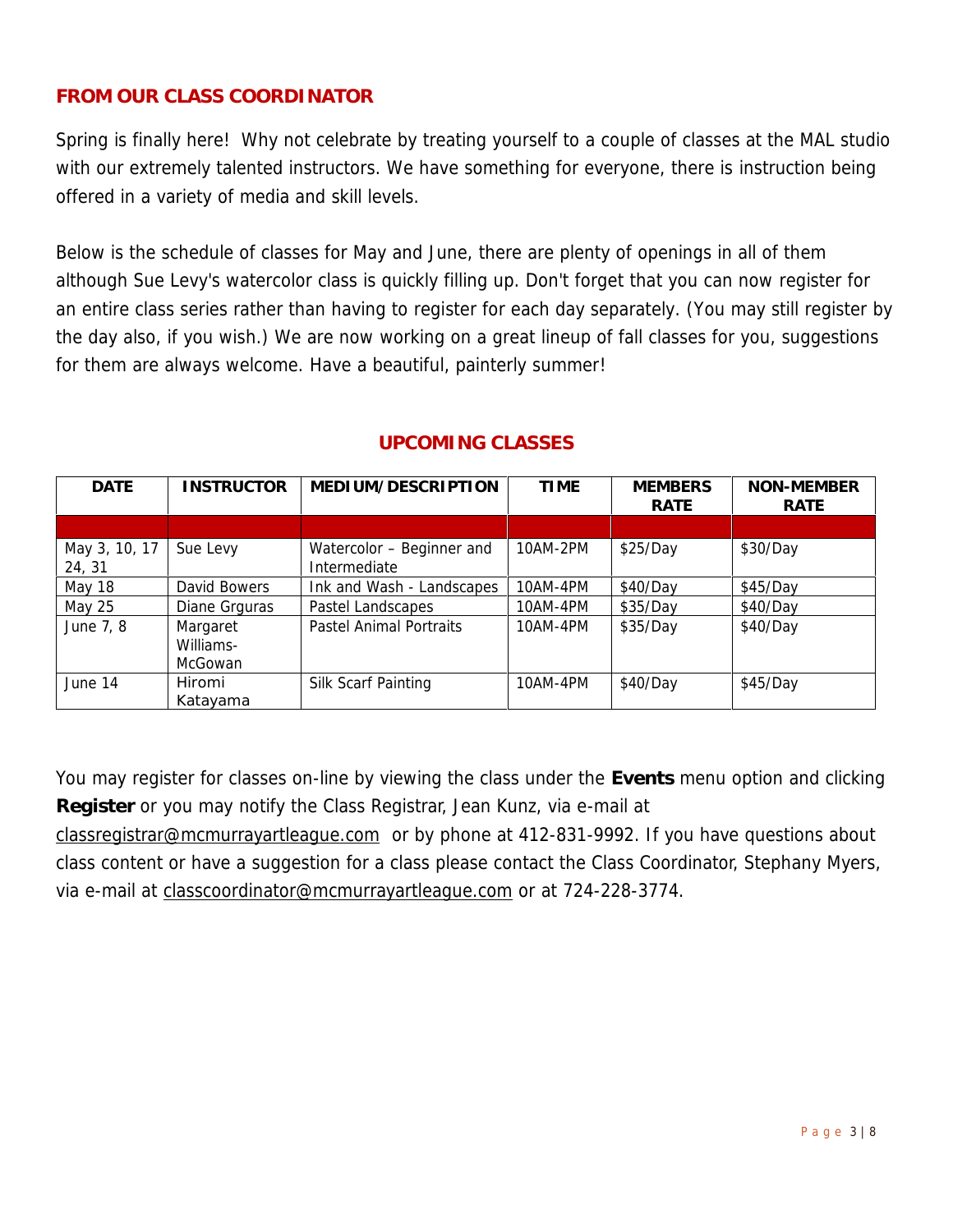#### **CONFIRMED MEETING DATES FOR 2016-2017:**

The MAL **board transition** meeting will be on **Monday, June 6, 2016** at Darla Tsupros' house. Details to come for current and newly elected board members.

| Board Meetings -            |  |
|-----------------------------|--|
| Mondays                     |  |
|                             |  |
| August 18 - Executive Board |  |
| Meeting $-2:00$ PM          |  |
| August 22 - 2:00 PM         |  |
| September $19 - 2:00$ PM    |  |
| October 17 - 2:00 PM        |  |
| November $21 - 2:00$ PM     |  |
| January 16, 2017 - 2:00 PM  |  |
| February $13 - 2:00$ PM     |  |
| March 29 - 2:00 PM          |  |
| April $24 - 2:00$ PM        |  |
| End of May – Board          |  |
| <b>Transition Meeting</b>   |  |

**General Meetings - Thursdays** September 8– 7:00 PM October  $6 - 2:00$  PM November  $10 - 2:00$  PM February 9, 2017 – 2:00 PM March  $9 - 2:00$  PM April 13 – 7:00 PM

#### **PETERS TOWNSHIP COMMUNITY DAY**

Do you love to meet new people? Do you have a great sense of community spirit? Then we have the perfect job for you!

Peters Township Community Day is fast approaching, and we are in desperate need of your help to chair this event! Last year we participated and had a great time meeting new people and bringing awareness of our League to many who didn't even know we existed. All

of the great spots are disappearing so we will need an answer as soon as possible. Chairing the event is much simpler than a show because it really only entails setting up a table and a tent and talking with people for a few hours.

Interested parties should email president@mcmurrayartleague.com for more information.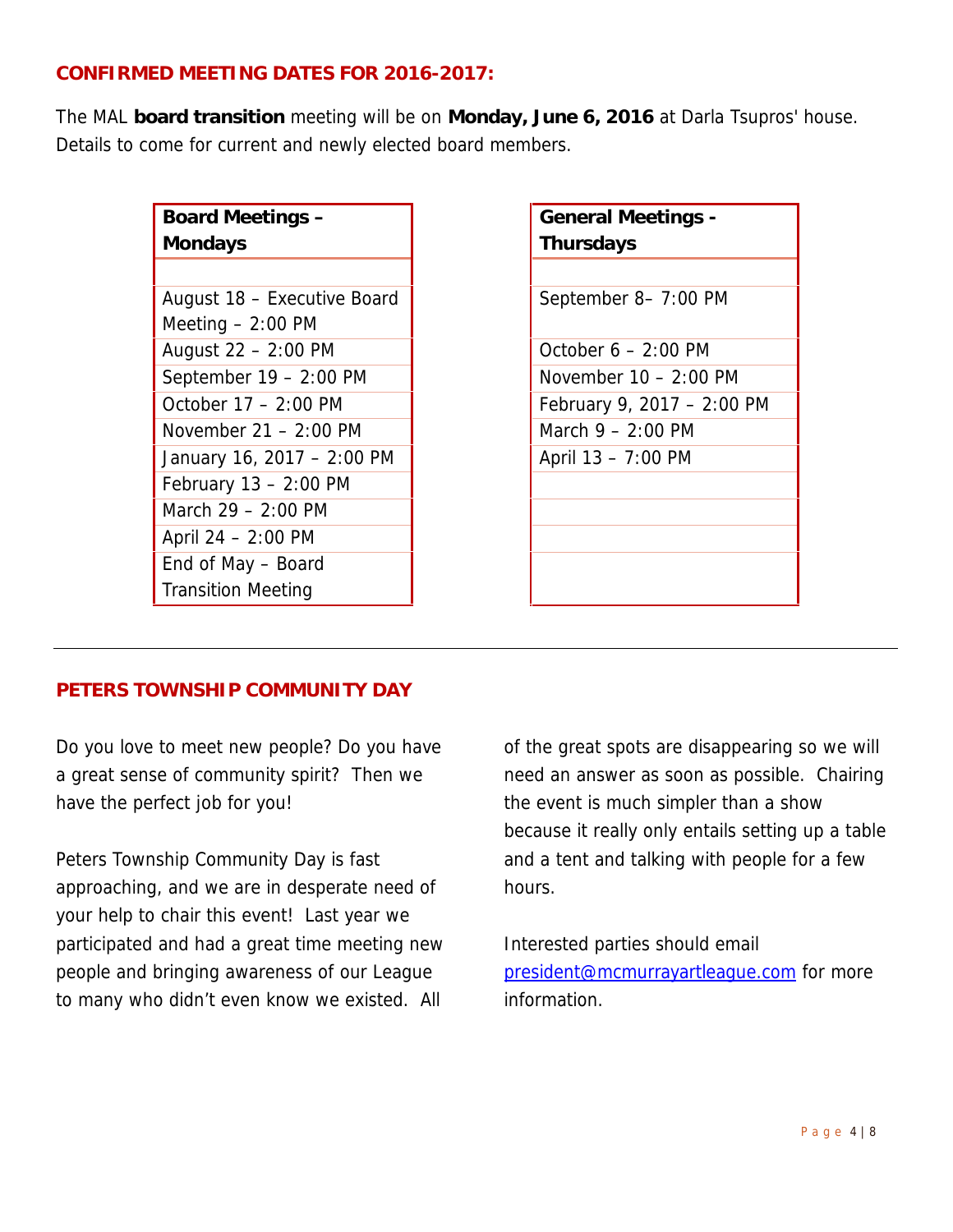#### **TWO SUMMERTIME EXHIBITS AT THE MAL STUDIO GALLERY**



"**Clotheslines Art**" will be hung on Thursday, May 26 with take down on July 21. A reception will be held on Friday, June 3 from 6-8 PM.

**"Fun In The Sun**" will hang on Thursday, July 21 with take down on September 24. A reception will be held on Friday, July 22 from 6-8 PM.

Delivery for hanging is 5-6 PM. Send in your tag info a minimum of one week before the show. Please sign-up and send tag information (**artist, title, medium, price, size**) to Darlene Sanders at darlenegsanders@yahoo.com or 724-743-9197.

What is Clothesline Art? Art that is "naked"-- not matted or framed! We will hang the light weight art with clothespins on clotheslines hung along the studio walls (no stretched canvases as they are too thick for the clothespins. The canvas could be removed from the wood stretchers if you want to hang it in this show). So dig out those paintings/drawings/photos/prints that haven't been framed or matted and show them at the next themed exhibit show. Prices can be lower without the frames. This show was very popular last year with requests for it to return this summer. Please sign up by May 19.

Please sign up for "Fun In The Sun" by July 14. With this show, we are back with art work following our show standards using frames and mats, etc. This theme is a happy theme that can be interpreted broadly to include outdoors, summer fun or even a sunny skiing, bright colors or pastels. Use your sunny imagination to brighten our studio!

If you have any questions, contact Jen Brinkle, Linda Saksa, and Darlene Sanders, the summer show team. Volunteers are needed to help with the receptions. Purchases made at the receptions will be get a 10% discount on the posted price (MAL's commission). This would not affect what the artist's receives for their art sold.

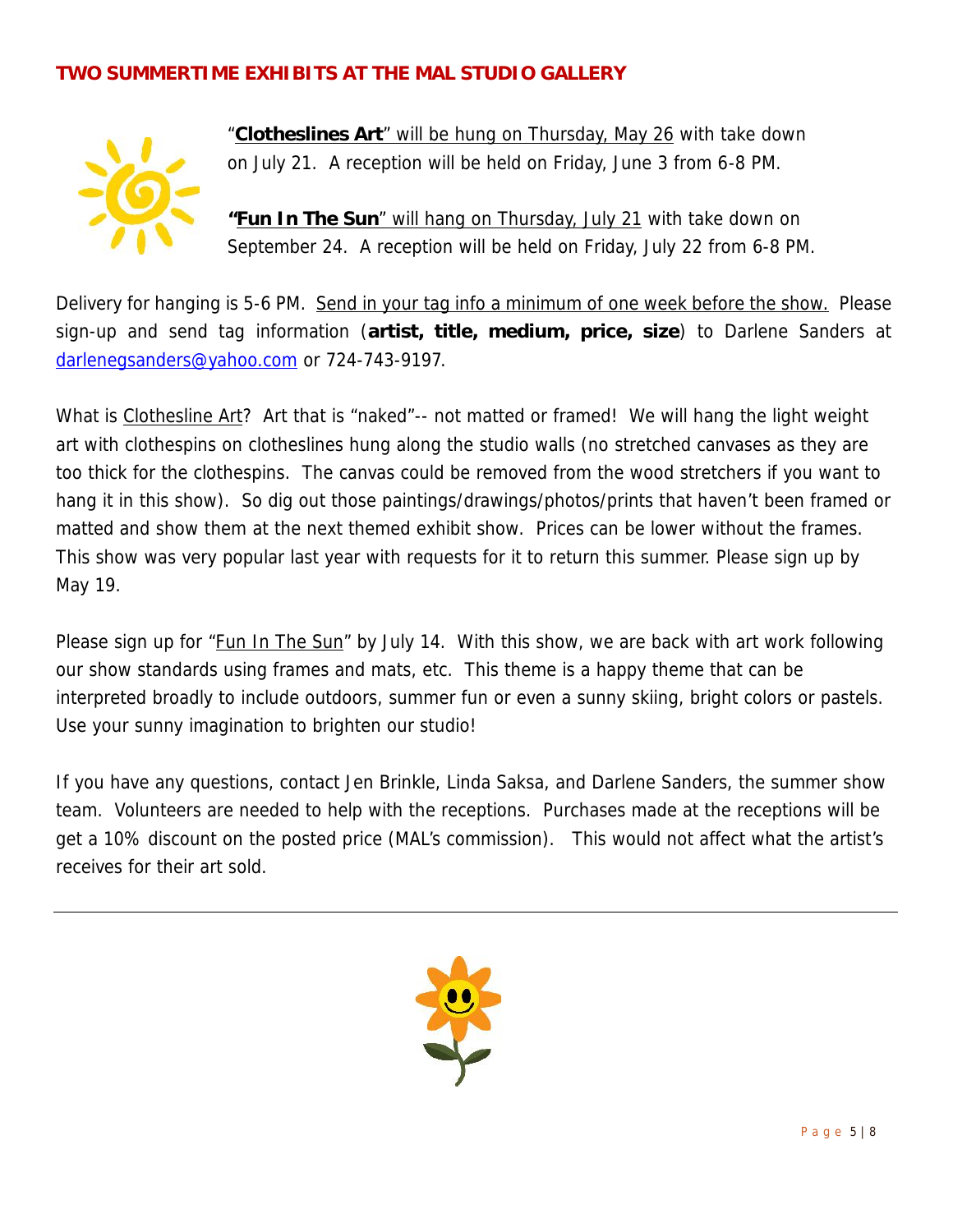#### **FALL SHOW CHAIRS NEEDED**

MAL needs members to offer to run the 2016 Fall Show. The Fall Show Chairs organize a non-juried exhibit and sale at the Galleria. The date of the fall show will be October 7 to October 16. Anyone willing to volunteer to serve in this position are asked to contact the Co-Presidents Darla Tsupros or Anne Trimble. As show chairs you are on the

board. There is a complete outline and directions on setting up the show which helps to coordinate this event. Theresa Bozzo is willing to work with the co-chairs in the planning of the show. There are always a lot of members who pitch in and help set up this function so that it is not an overwhelming project.

 $\mathbb{R}^n$ 



Light snacks and non-alcoholic beverages will be provided, but please feel free to BYOB! The class will last approximately 2 1/2 hours on Saturday, May 7th at 7:00pm. The fee for this event is \$35.00 payable at registration.

To sign up for this fun evening, you can register online at www.mcmurrayartleague.com or call Darla at 412-997-0833.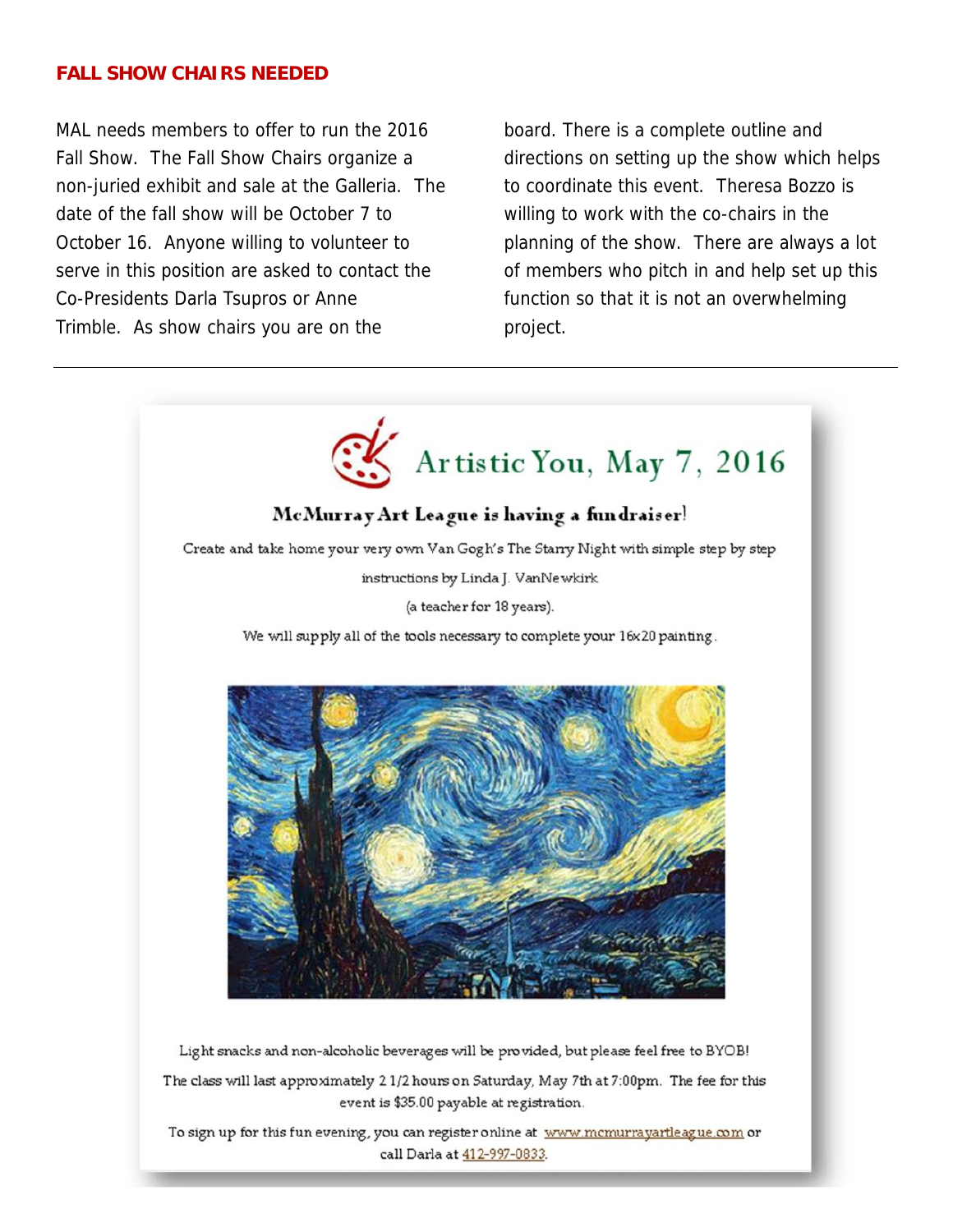#### **IN MEMORY OF EDWARD J. PERMAR, JR.**

It with great sadness that we learned our long time member, Ed Permar, passed away from complications of Parkinson's Disease. We all remember Ed taking many classes developing his artist skills. As his disease progressed, his wife Phyllis brought him to meetings and functions so he could continue being an active member.

In addition to his painting skills, he enjoyed wood working in his home shop, genealogy and ballroom dancing. He and his wife traveled around the world and had many interests.

Ed graduated from Greensburg High School, received a Bachelor's Degree from St. Vincent College and a Master from the University of Pittsburgh. He retired from the University after 30 years as a Mechanical Engineer.

Ed and Phyllis have two sons and three grandchildren that he and Phyllis enjoyed babysitting together. He will be greatly missed and always remembered by his friends in the art league. We extend our deepest sympathy to his family.

#### **OTHER NEWS**

**Renee Keil** will be showing her work at the **Square Cafe** on Braddock Avenue in Regent Square (*1137 S Braddock Ave, Pittsburgh, PA 15218)* throughout the month of May. Renee will be showing work in watercolor, pastel and oil. "The cafe is a colorful, mod breakfast/lunch stop serving a local, seasonal American menu with vegetarian choices."

For more information, call or email Renee at 412-913- 5787 or rakeil@comcast.net

#### **MAL MEMBER HONORED**



**Carmen DiGiacomo** was recently presented with the Adam DiVincenzo Community Service Award by the Pittsburgh Alumni Club of Alpha Phi Delta National Fraternity. Carmen received the award in

Carmen with his wife Dorothy and sons Richard (left) and Patrick (right).

recognition of his numerous community service activities which include President of the Pittsburgh Chapter of the Military Officers Association of America, Trustee for Conway Mill Trust and Military Alumni Programs Co-Chair for Alpha Phi Delta Fraternity and Cardinal Wuerl North Catholic High School (formerly North Catholic High School). He is also a frequent contributor to the *Kleos*, the Alpha Phi Delta In House Magazine and to the Cardinal Wuerl North Catholic Alumni Newsletter.